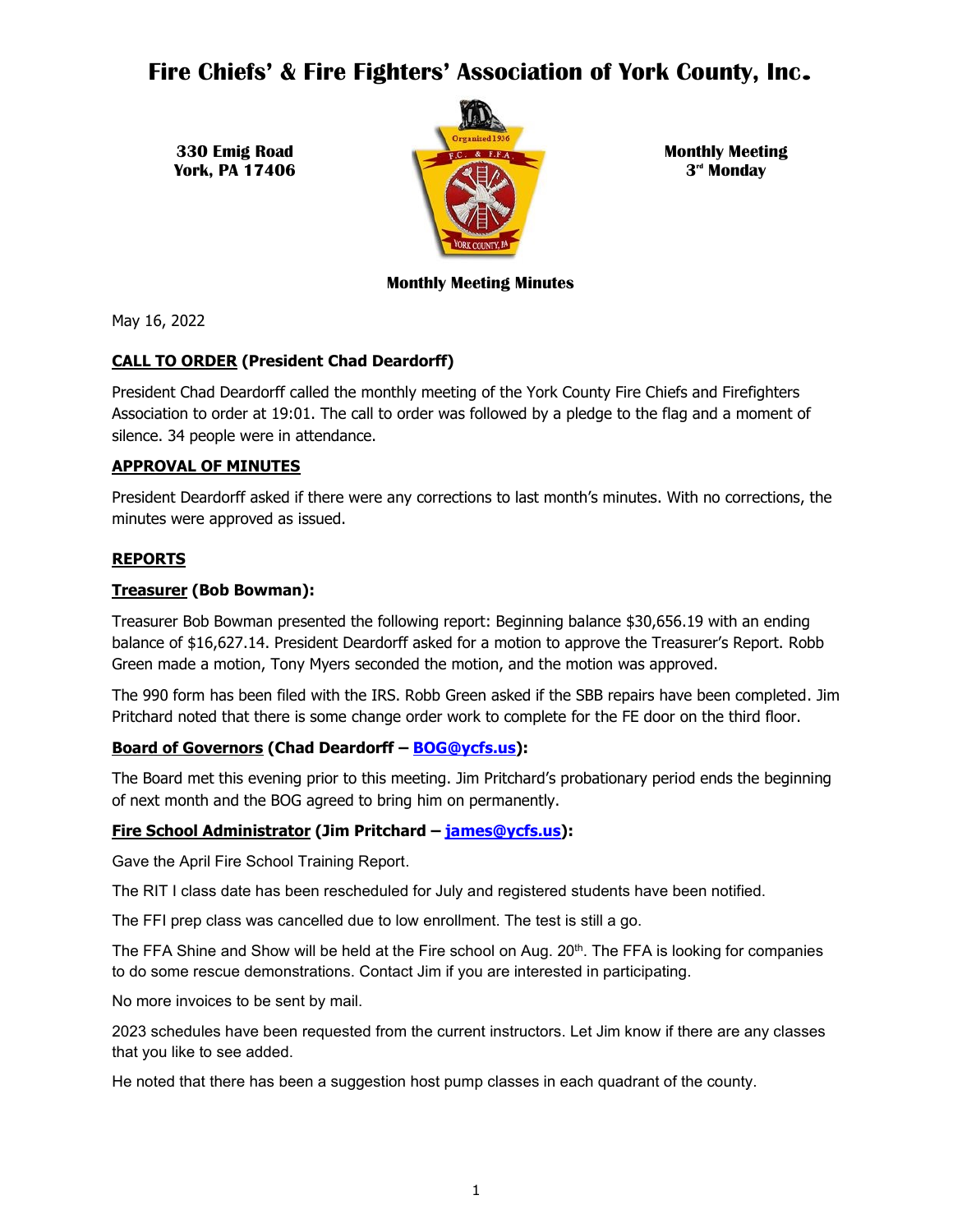## **OTHER AGENCY REPORTS**

## **911 Center/YCDES (/Scott Keener):**

Brought mobile radio demonstration models to the meeting for review.

The portable radios demos are in Airville and working their way up Rte 74.

The 2-tone paging demo kit is coming and then he will receive a quote.

## **ATR (John Sanford - [yc.atr@comcast.net\)](mailto:yc.atr@comcast.net):**

The ATR team had 2 calls for the month; 18 calls for the year.

Had multiple conversations regarding the MVA call types email that came out last week and asked the Radio Workgroup to address the call types. Brad Dunham responded that this is a topic for next week's meeting. The changes are in response to the EFD updates. Chad asked the Radio Work Group to ask YCDES to postpone implementation until the questions are answered.

## **OEM (Dan Santoemma):**

No items.

## **Haz-Mat (Dan Santoemma):**

The Haz-Mat team had 9 calls for the month; 42 calls for the year.

## **Fire Police (Robb Green):**

No items.

## **Fire Fighter's Association (Bill Newbould):**

Not present.

## **COMMITTEE REPORTS**

## **Radio/Communications (Brad Dunham – [radio@ycfs.us\)](mailto:radio@ycfs.us):**

There were 2 new approvals for CH29 and CH29-1 for public safety officers.

Still working on statistical times for dispatches.

Considering a policy on requesting that companies not request transfers to their stations when they are transferred to another station for a standby.

## **Fire School Committee (Bob Sells – [solver418@gmail.com\)](mailto:solver418@gmail.com):**

The May meeting was postponed to work on the general usage manual. The next meeting will be in July.

## **Apparatus Inspection (Brad Dunham/Tony Myers – rescue@ycfs.us):**

Tony reported that there are 7 rescues due for recert this year. Only one has been scheduled.

## **Public Safety Policy Board (Matt Shields / Tony Clousher):**

No items to report.

#### **UNFINISHED BUSINESS:**

Eric Strittmatter asked of traffic units are required to have re-inspections? The original policy said recertification would be required every two years. Bud Yohe noted that they are inspection units on a biannual basis.